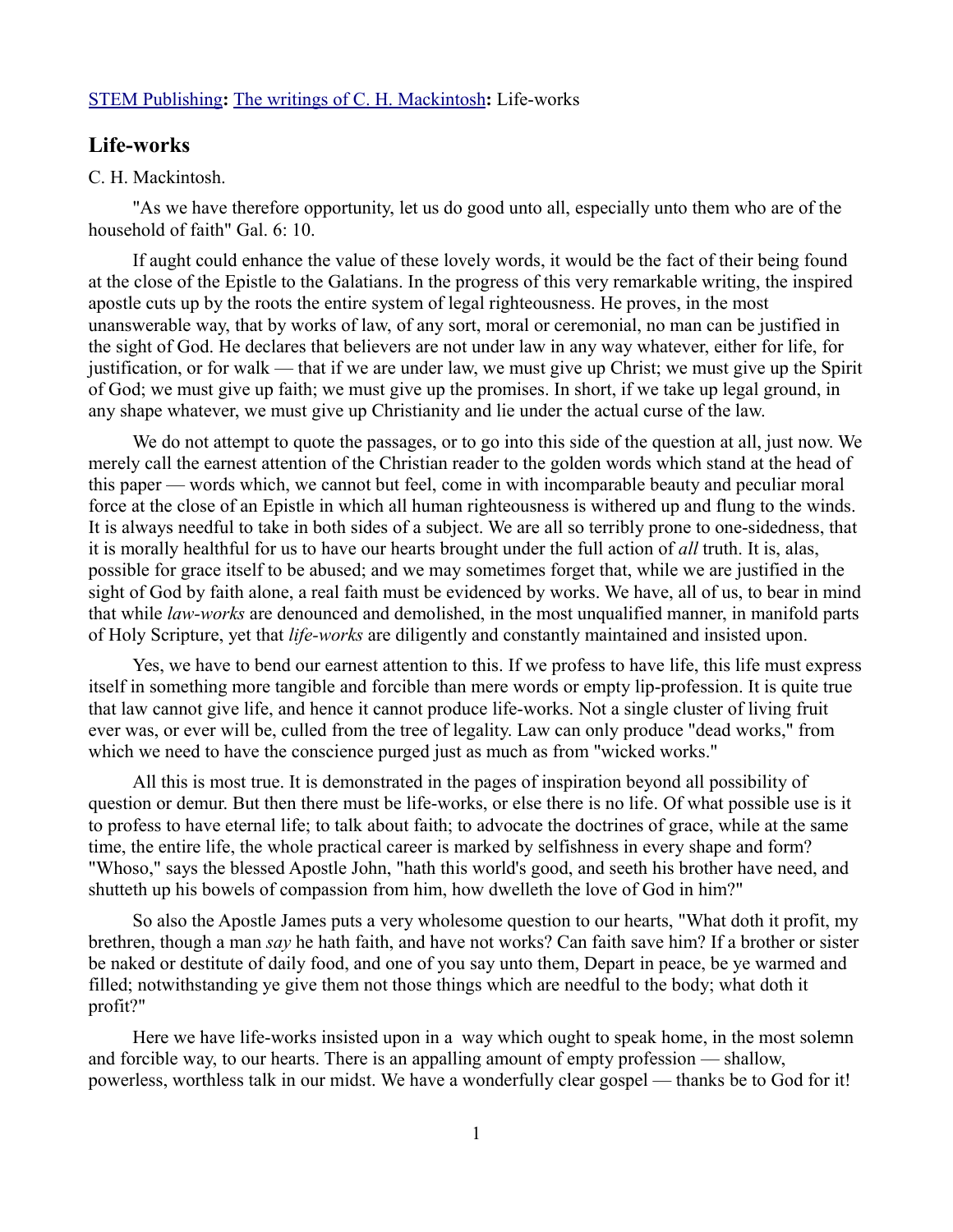We see very distinctly that salvation is by grace, through faith, not by works of righteousness, nor by works of law. Blessedly true, and our heart praises God for it. But when people are saved, ought they not to live as such? Ought not the new life to come out in fruits? It must come out if it be in; and if it does not come out, it is not there.

Mark what the Apostle Paul says, "For by grace are ye saved through faith; and that not of yourselves; it is the gift of God; not of works, lest any man should boast." Here we have what we may call the upper side of this great practical question. Then the other side, to which every true and earnest Christian will delight to give his attention. The apostle goes on to say, "We are His workmanship *created in Christ Jesus unto good works, which God hath before prepared that we should walk in them. "*

Here we have the whole subject fully and clearly before us. God has created us to walk in a path of good works, and He has prepared the path of good works for us to walk in. It is all of God, from first to last; all through grace, and all by faith. Thanks and praise be to God that it is so! But, let us remember that it is utterly vain to talk about grace and faith, and eternal life, if the "good works" are not forthcoming. It is useless to boast of our high truth, our deep, varied, and extensive acquaintance with Scripture, our correct position, our having come out from this, that, and the other, if our feet are not found treading that "path of good works which God hath before prepared" for us.

God looks for reality. He is not satisfied with mere words of high profession. He says to us, "My little children, let us not love in word, neither in tongue, but in *deed* and in *truth."* He, blessed be His name, did not love us in word or in tongue, but in deed and in truth; and He looks for a response from us — a response clear, full, and distinct; a response coming out in a life of good works, a life yielding mellow clusters of the "fruits of righteousness which are by Christ Jesus, to the glory and praise of God."

Beloved Christian reader, do you not consider it to be our bounden duty to apply our hearts to this weighty subject? Ought we not diligently to seek to promote love and good works? And how can this be most effectually accomplished? Surely by walking in love ourselves, and faithfully treading the path of good works in our own private life. For ourselves, we confess we are thoroughly sick of hollow profession. High truth on the lips and low practice in daily life, is one of the crying evils of this our day. We talk of grace; but fail in common righteousness — fail in the plainest moral duties in our daily private life. We boast of our *"position"* and our *"standing;"* but we are deplorably lax as to our *condition* and *state* 

May the Lord, in His infinite goodness, stir up all our hearts to more thorough earnestness, in the pursuit of good works, so that we may more fully adorn the doctrine of God our Saviour in all things!

P.S. — It is very interesting and instructive to compare the teaching of Paul and James — two divinely inspired apostles — on the subject of "works." Paul utterly repudiates *law-works.* James jealously insists upon *life-works.* If this fact be seized, all difficulty vanishes; and the divine harmony is clearly seen. Many have failed to do this, and hence have been much perplexed by the seeming difference between Romans 4: 5, and James 2: 24. We need not say there is the most perfect and beautiful harmony. When Paul says, "To him that *worketh not,* but believeth on him that justifieth the ungodly, his faith is counted for righteousness," he refers to law-works. When James says, "Ye see then how that by *works* a man is justified, and not by faith only," he refers to life-works.

This is abundantly confirmed by the two cases adduced by James in proof of his thesis, namely, Abraham offering up his son and Rahab concealing the spies. If you abstract faith from these cases, they were bad works. Look at them as the fruit of faith, and they were life-works.